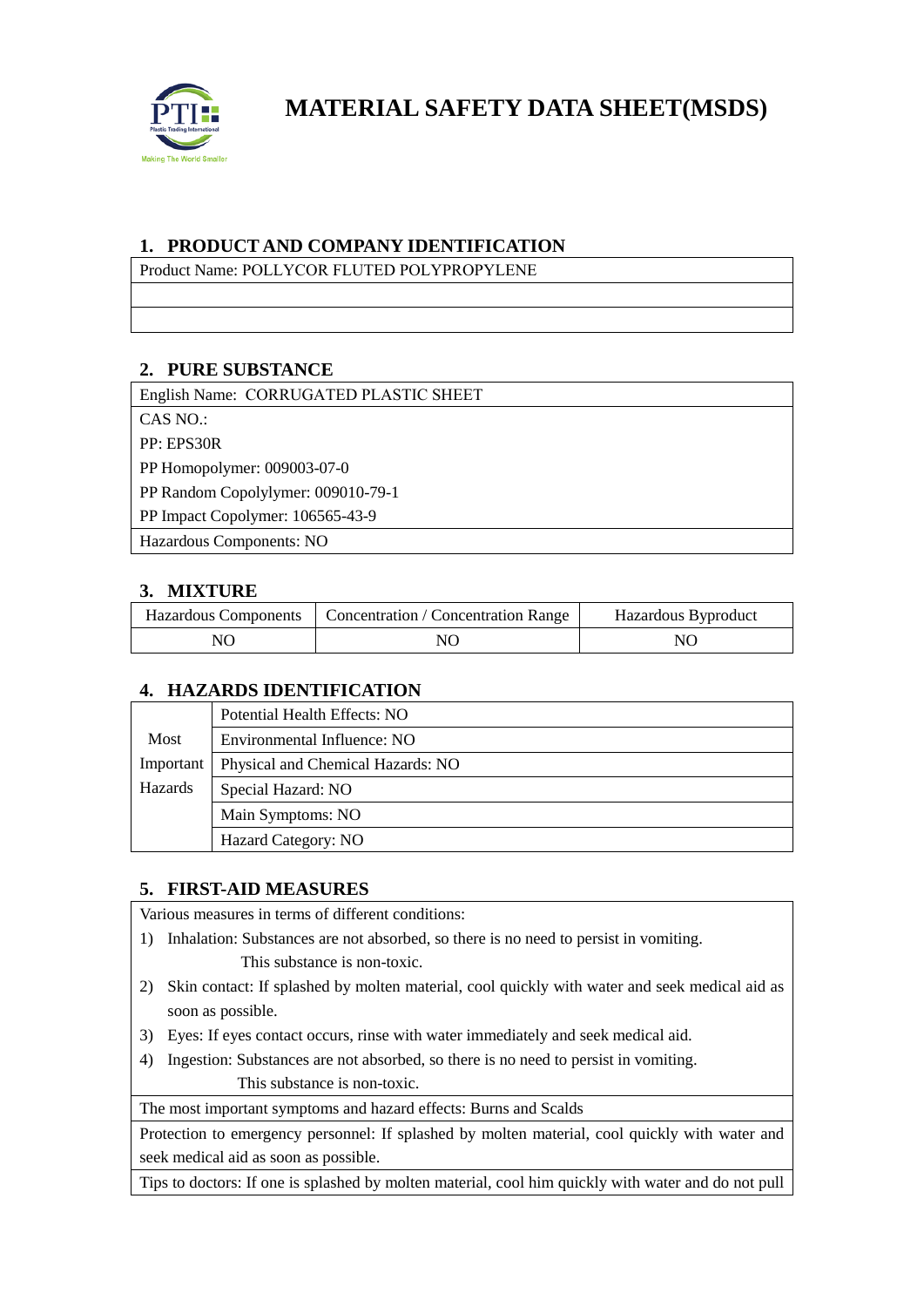off from skin; treat the burn part as scalds.

#### **6. FIRE-FIGHTING MEASURES**

Suitable Extinguishing Media: Water, powder extinguishing agent or carbon dioxide extinguishing agent.

Potential hazards during fire suppression process: NO

Special Procedure of fire control: Treated as the Conventional One

Protective props required by fire fighters : Respirators and Fire-resistant Clothing

### **7. ACCIDENTAL RELEASE MEASURES**

Personal Protection: NO

Environmental Protection: NO

Cleansing Method: NO

#### **8. HANDLING AND STORAGE**

Handling: To solve problems in accordance with national and local regulations, articles of association, the state of the compounds.

Storage: Should be separated from the oxide material so as to prevent the goods from dust. Keep sheets dust-free.

### **9. EXPOSURE CONTROLS**

Engineering Process: NO

- 1) Permissible concentration- Eight-hour sunshine time weighted average/ Short-time average permissible concentration / maximum permissible concentration: Unknown
- 2) Biotic Index: Unknown

Personal Protective Equipment:

- 1) Respiratory Protection: Wear protectors
- 2) Hand protection: Wear gloves when the material is hot.
- 3) Eye protection: According to industrial practice, the eye contact to material should be at least as much as possible and wear glasses if possible.
- 4) Skin and Body Protection: Wear protective skin appliances when the material is hot.

Sanitary Measures: Remove dust frequently, heat up and dry frequently.

#### **10. PHYSICAL AND CHEMICAL PROPERTIES**

| Form: Soild                     | Shape: Granular                       |
|---------------------------------|---------------------------------------|
| l Colour: White                 | Odour: Odorless                       |
| $PH:$ ------                    | Range of Explosion: ------            |
| Melting point: $>125^{\circ}$ C | Density: $0.9/25^{\circ}$ C (Water=1) |

## **11. STABILITY AND REACTIVITY**

| <b>Stability: Stable</b>                                  |  |
|-----------------------------------------------------------|--|
| Possible hazards in exceptional circumstances: None Known |  |